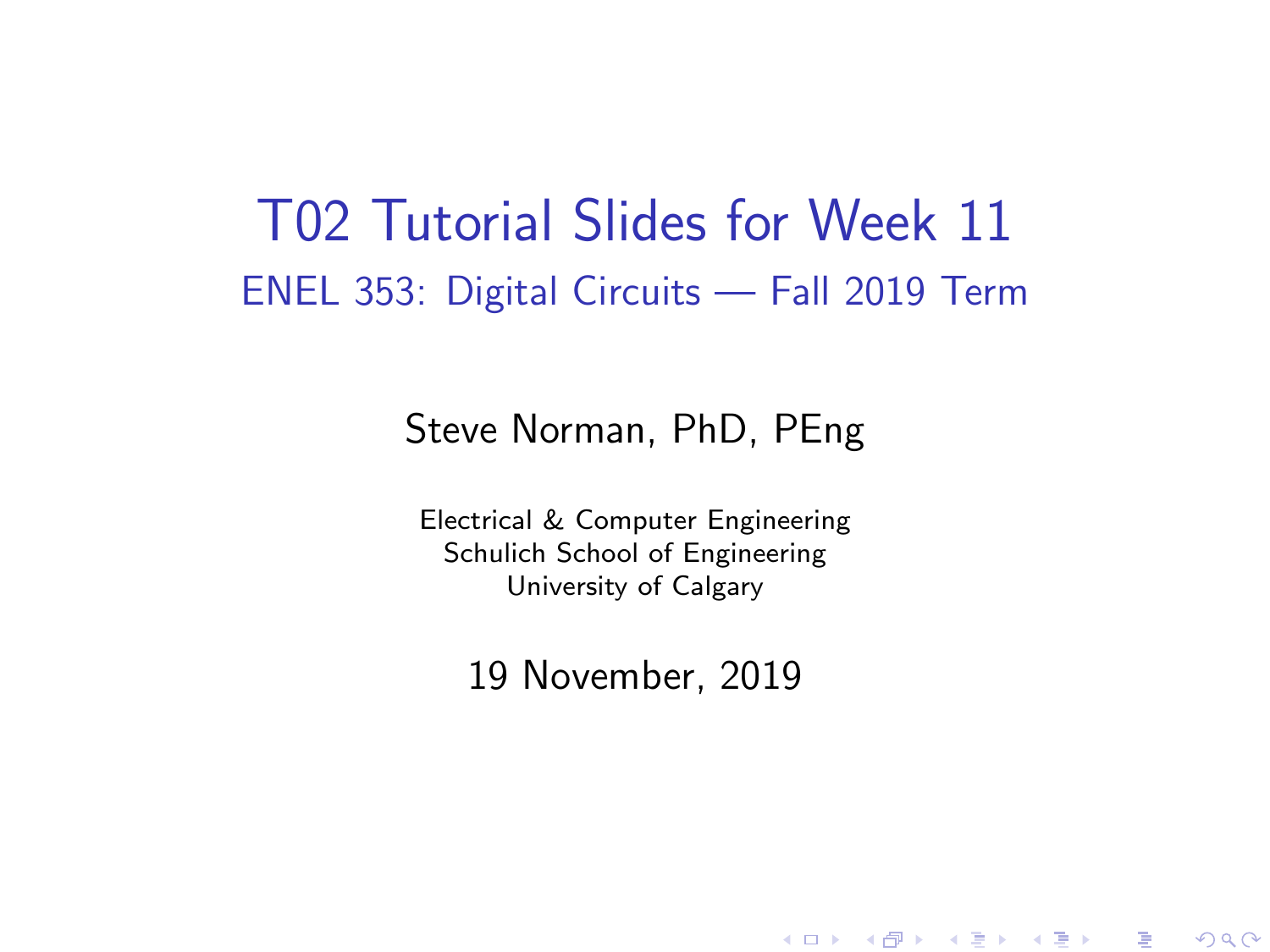K ロ ▶ K 個 ▶ K 할 ▶ K 할 ▶ 이 할 → 9 Q Q →

Topics for today

Exercises on FSM structure.

FSM design exercises.

If time permits, an FSM analysis problem.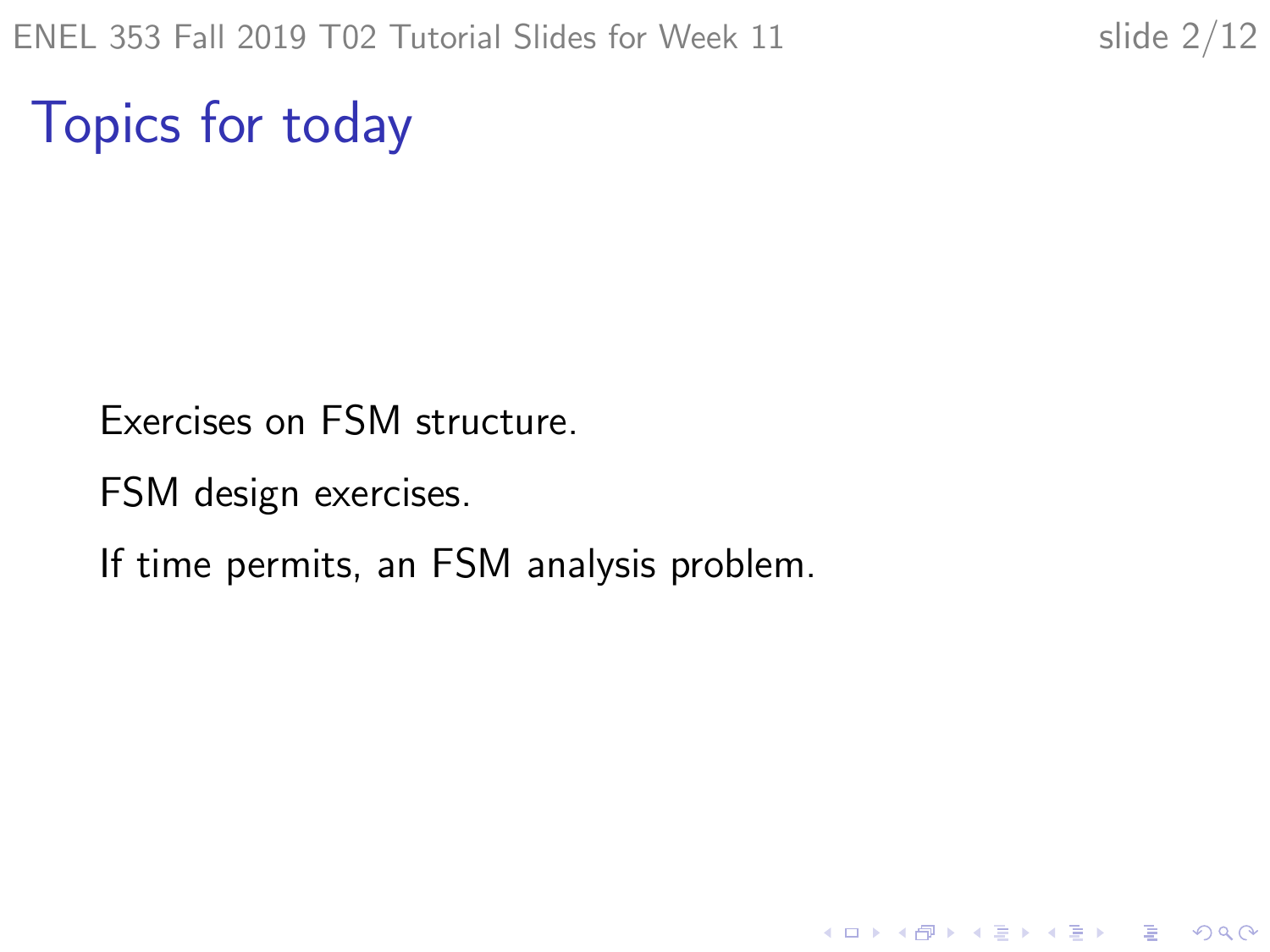$\mathbf{E} = \mathbf{A} \oplus \mathbf{B} + \mathbf{A} \oplus \mathbf{B} + \mathbf{A} \oplus \mathbf{B} + \mathbf{A} \oplus \mathbf{A}$ 

 $2990$ 

## Exercise 1: Moore FSMs and the clock divider

This is the general structure of a Moore FSM . . .



And this is a clock divider circuit . . .

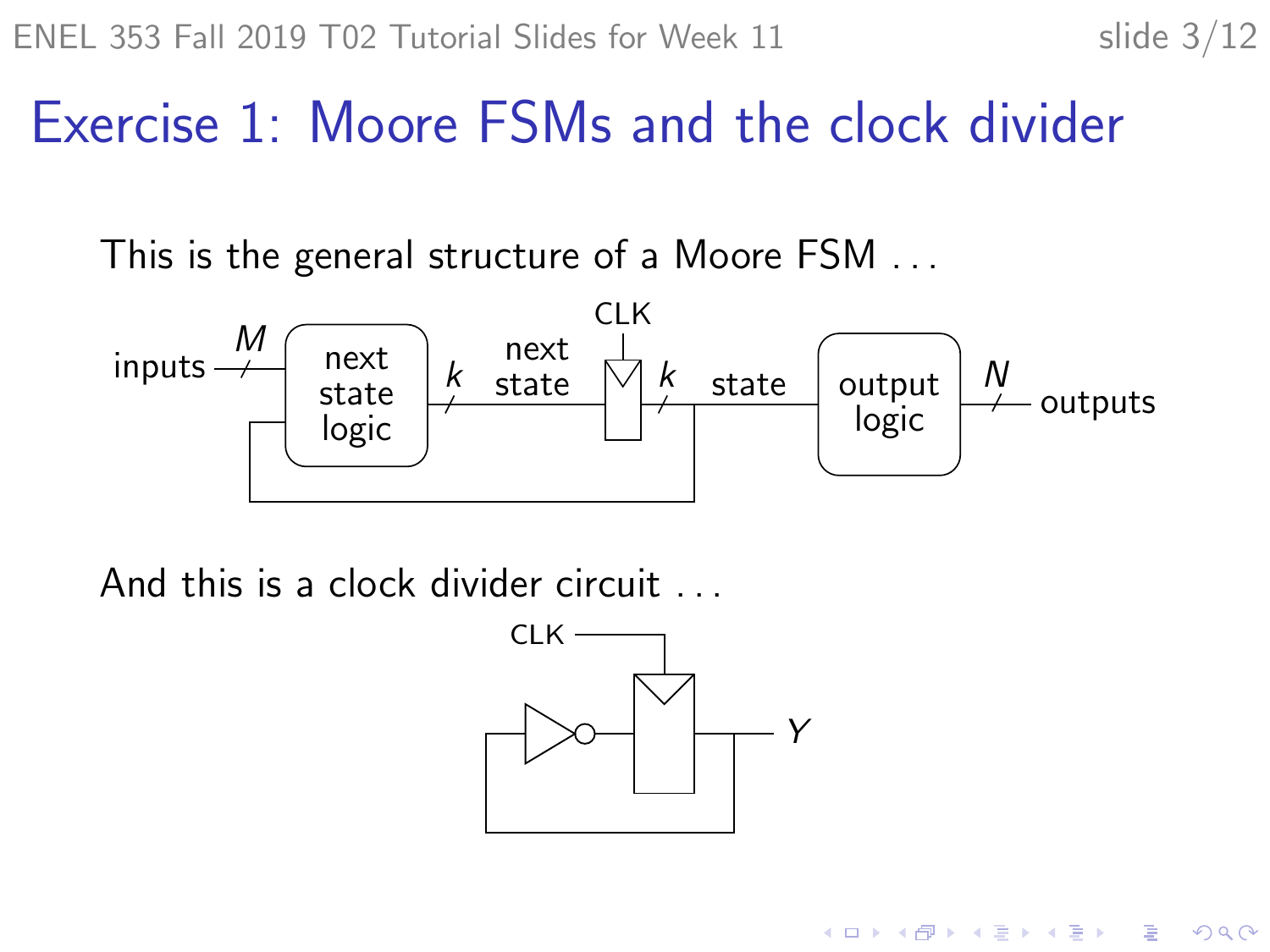K ロ ▶ K 個 ▶ K 할 ▶ K 할 ▶ 이 할 → 이익 @

The clock divider circuit is just about the simplest possible Moore FSM.

For the clock divider,

- $\blacktriangleright$  What is M, the number of input bits?
- $\blacktriangleright$  What is k, the number of state bits?
- $\triangleright$  What is N, the number of output bits?
- $\triangleright$  What is correct Boolean algebra for the next-state logic?
- $\triangleright$  What is correct Boolean algebra for the output logic?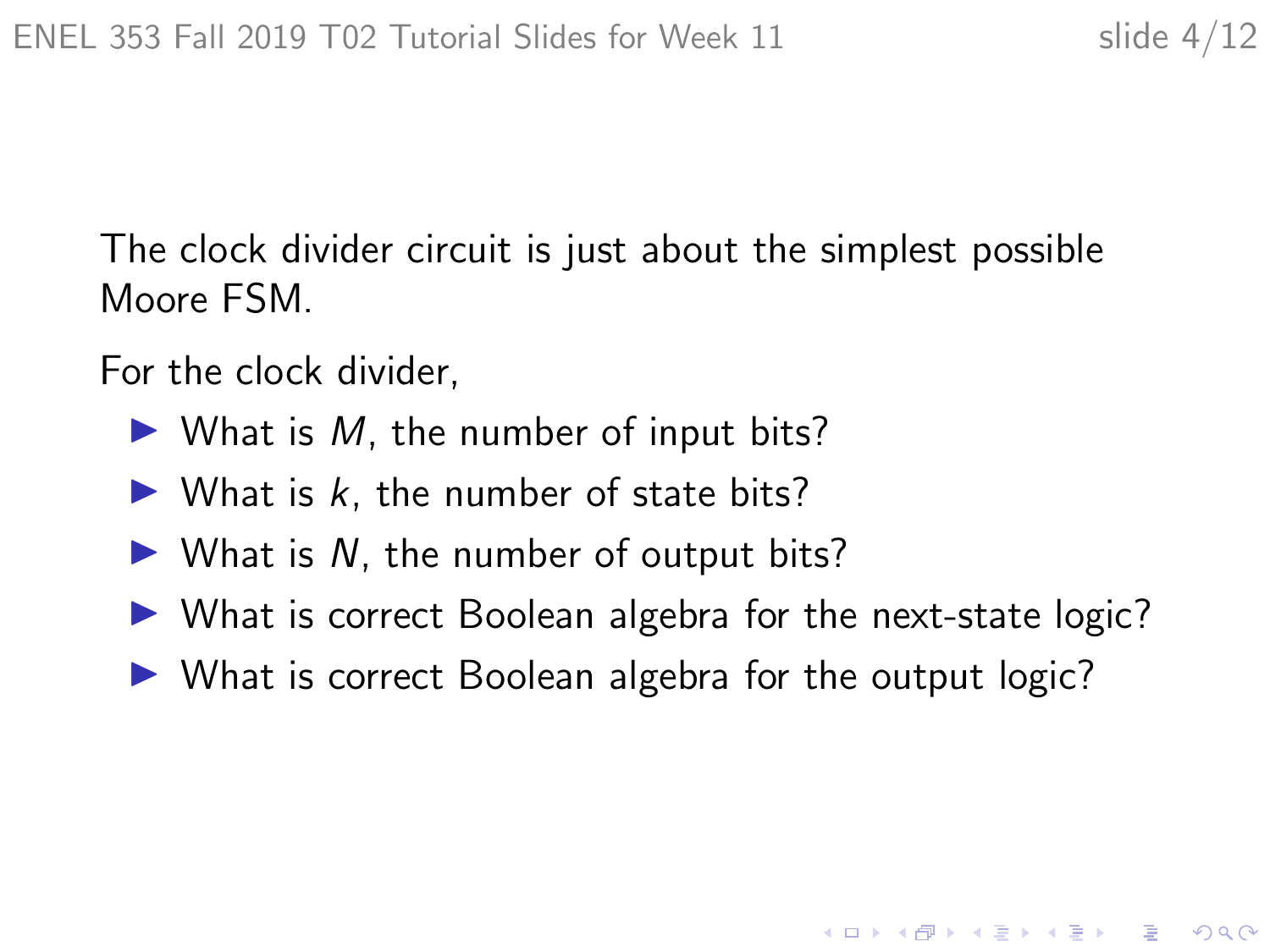# Notes about notation for FSMs (review)

Your ENEL 353 instructors will follow notation used in the course textbook.

S0, S1, S2 and so on are **names of states**. Note that the numbers are the same size as the S, on the same level.

 $S_0$ ,  $S_1$ ,  $S_2$  and so on are **state bits**—Q outputs of DFFs. Note that the numbers are **subscripts**.

 $S_i'$  is the **next value** of the state bit  $S_i$ .

Many books use the ' operator for NOT. (For example, in those books  $A'$  means what our textbook would write as  $\overline{A}$ .) Watch out for that!

In discussion of FSMs, some books use  $Q_i$  for the ith state bit, and  $Q_i^*$  for the next value of  $Q_i$ .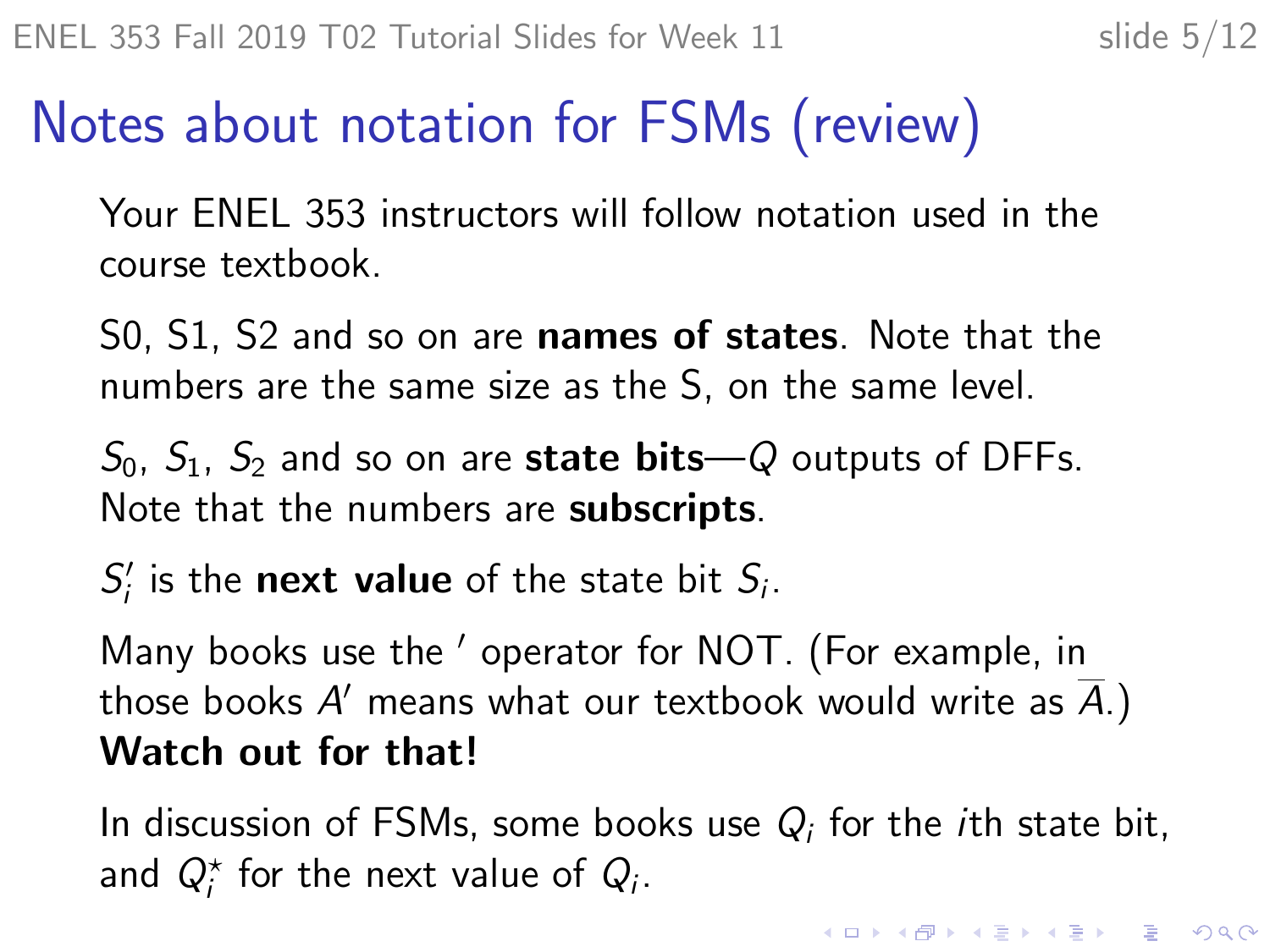## Exercise 2



For this Moore FSM, what are

- $\blacktriangleright$  *M*, the number of inputs?
- $\blacktriangleright$  k, the number of state bits?
- $\blacktriangleright$  the number of possible states of the machine?
- $\triangleright$  N, the number of output bits?

◆ロ→ ◆母→ ◆ミ→ ◆ミ→ → ミ

 $2990$ 

- $\blacktriangleright$  next-state equations?
- $\triangleright$  output equations?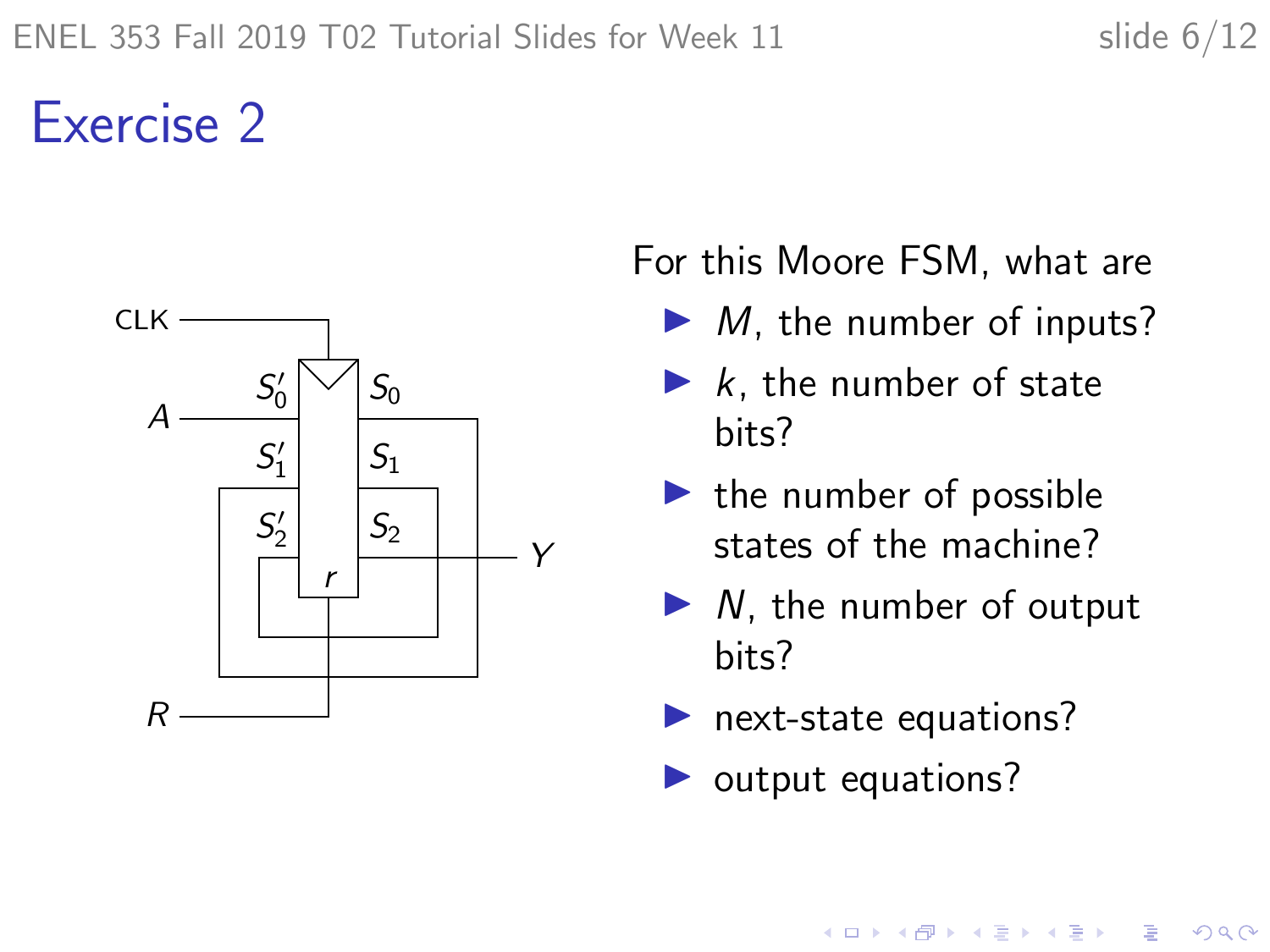### Exercise 2, continued



Let's add waveforms for  $S_0$ ,  $S_1$  and  $S_2$  to the timing

Let's assume synchronous reset for the three DFFs in the register.

> **←ロ ▶ → 伊 ▶ → ヨ ▶ → ヨ ▶**  $2Q$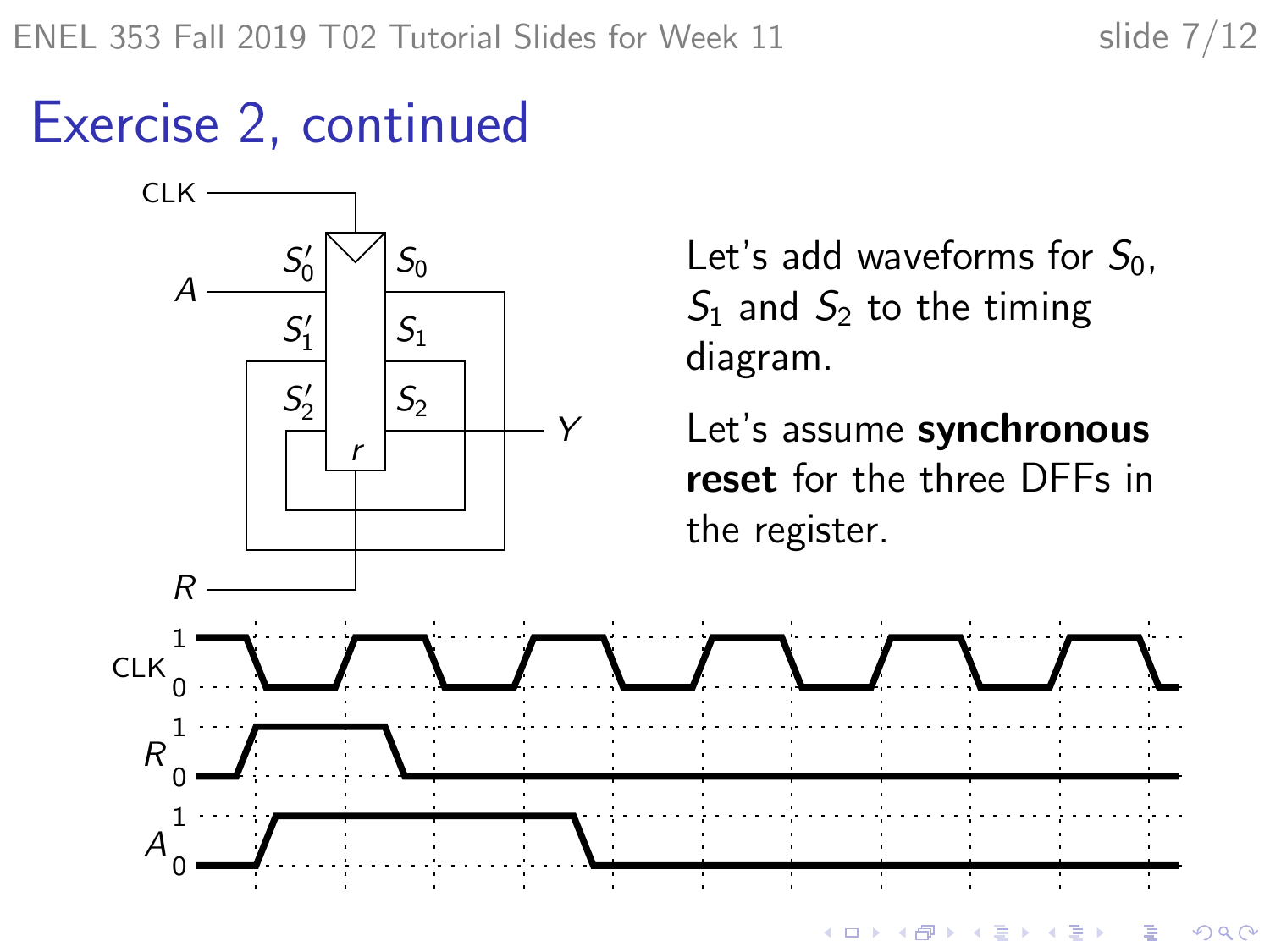**KORKARYKERKER POLO** 

# Exercise 3: Simple FSM design

Design an FSM with a single output bit, such that

- $\triangleright$  on reset the output goes to 0;
- $\triangleright$  when reset is turned off, the output repeats the sequence of 0 for one clock cycle, 1 for three cycles, 0 for one cycle, 1 for three cycles, and so on.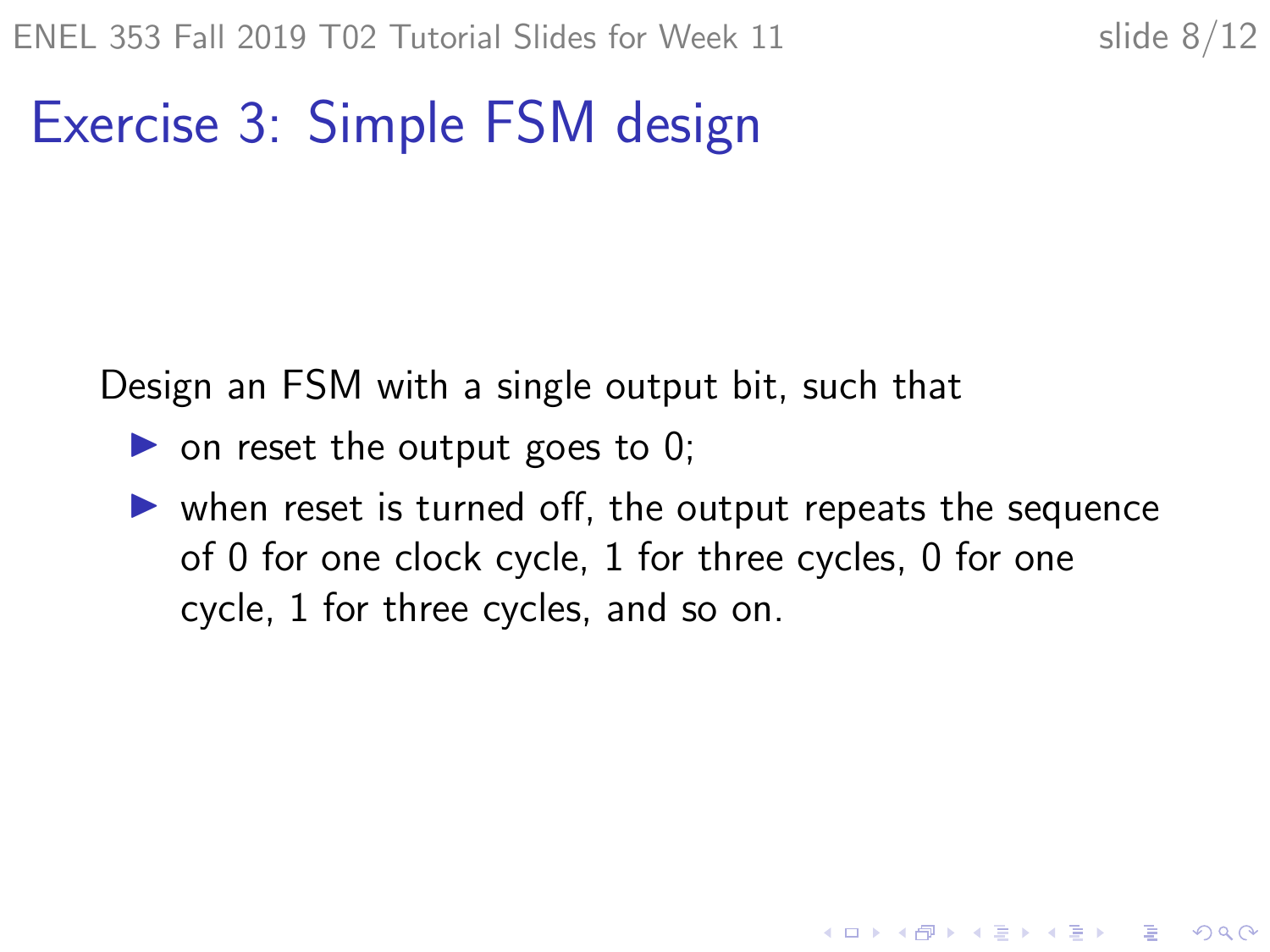## <span id="page-8-0"></span>Exercise 4: Mealy FSM design

Here's a specification for an FSM:

- inputs are CLK, reset, and a 1-bit signal called A;
- $\triangleright$  output is a 1-bit signal called Y;
- $\triangleright$  on reset, Y should go to 0 as quickly as possible;
- $\triangleright$  as soon as there have been at least two post-reset rising edges of CLK, Y should be 1 if the current value of A matches the value of A at the last two rising edges of CLK.

Why does this require a Mealy FSM? (Why can't it be Moore?) Let's draw a state transition diagram.

Let's make a combined state transition and output table, using symbols (S0, S1, etc.) to represent the states.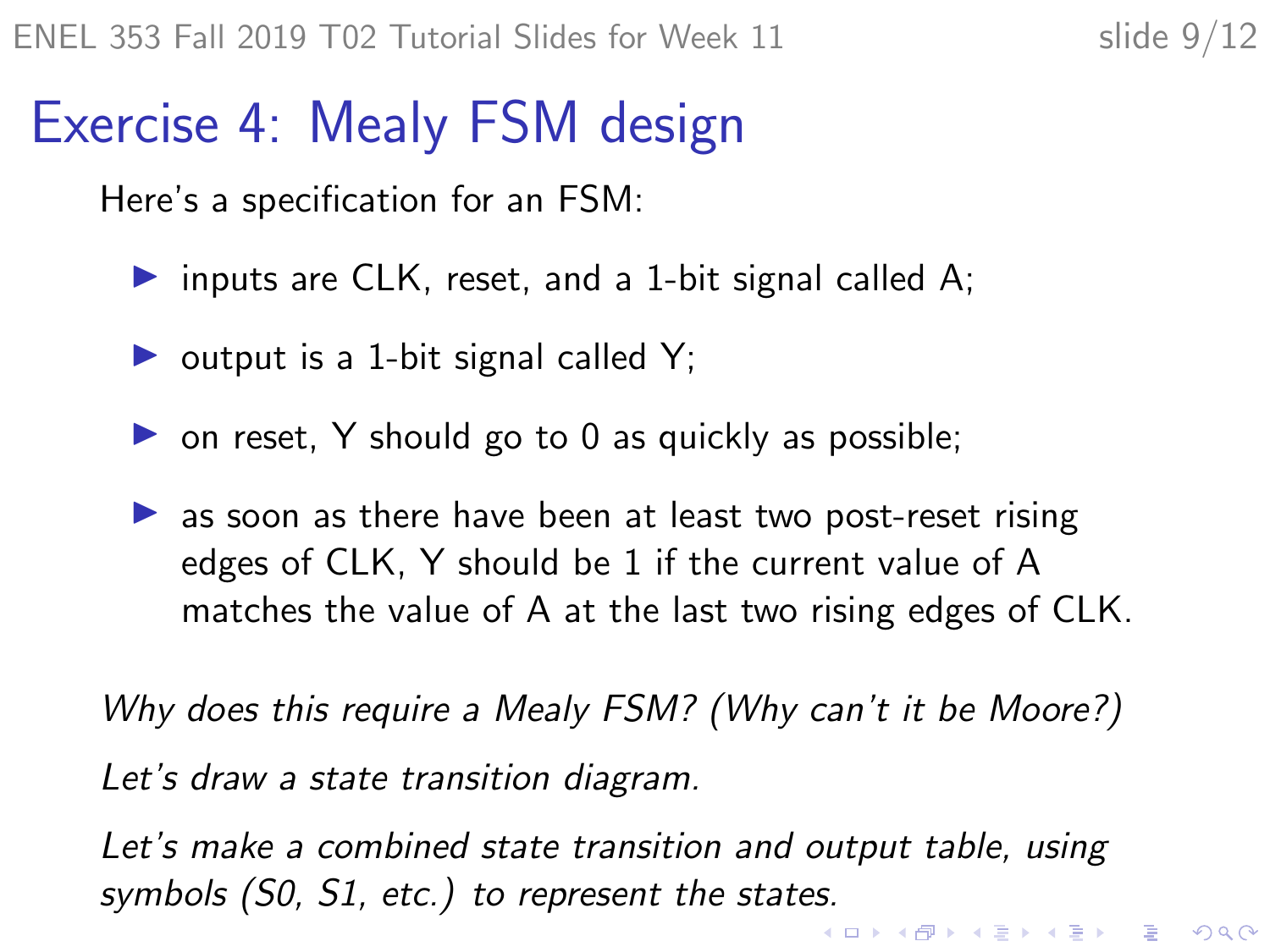<span id="page-9-0"></span>For convenience, here's a repeat of the specification:

- inputs are CLK, reset, and a 1-bit signal called A;
- $\triangleright$  output is a 1-bit signal called Y;
- $\triangleright$  on reset, Y should go to 0 as quickly as possible;
- $\triangleright$  as soon as there have been at least two post-reset rising edges of CLK, Y should be 1 if the current value of A matches the value of A at the last two rising edges of CLK.

We won't continue all the way to next-state equations and a schematic, but let's think about some of the steps.

What is the minimum number of state bits? If we choose a state encoding with that number of bits, how many rows will the truth table for next-state and output logic have?

Should the state register have synchronous [or a](#page-8-0)[sy](#page-10-0)[n](#page-8-0)[ch](#page-9-0)[r](#page-10-0)[on](#page-0-0)[ou](#page-11-0)[s r](#page-0-0)[es](#page-11-0)[et?](#page-0-0)<br>All the state register have synchronous or asynchronous reset?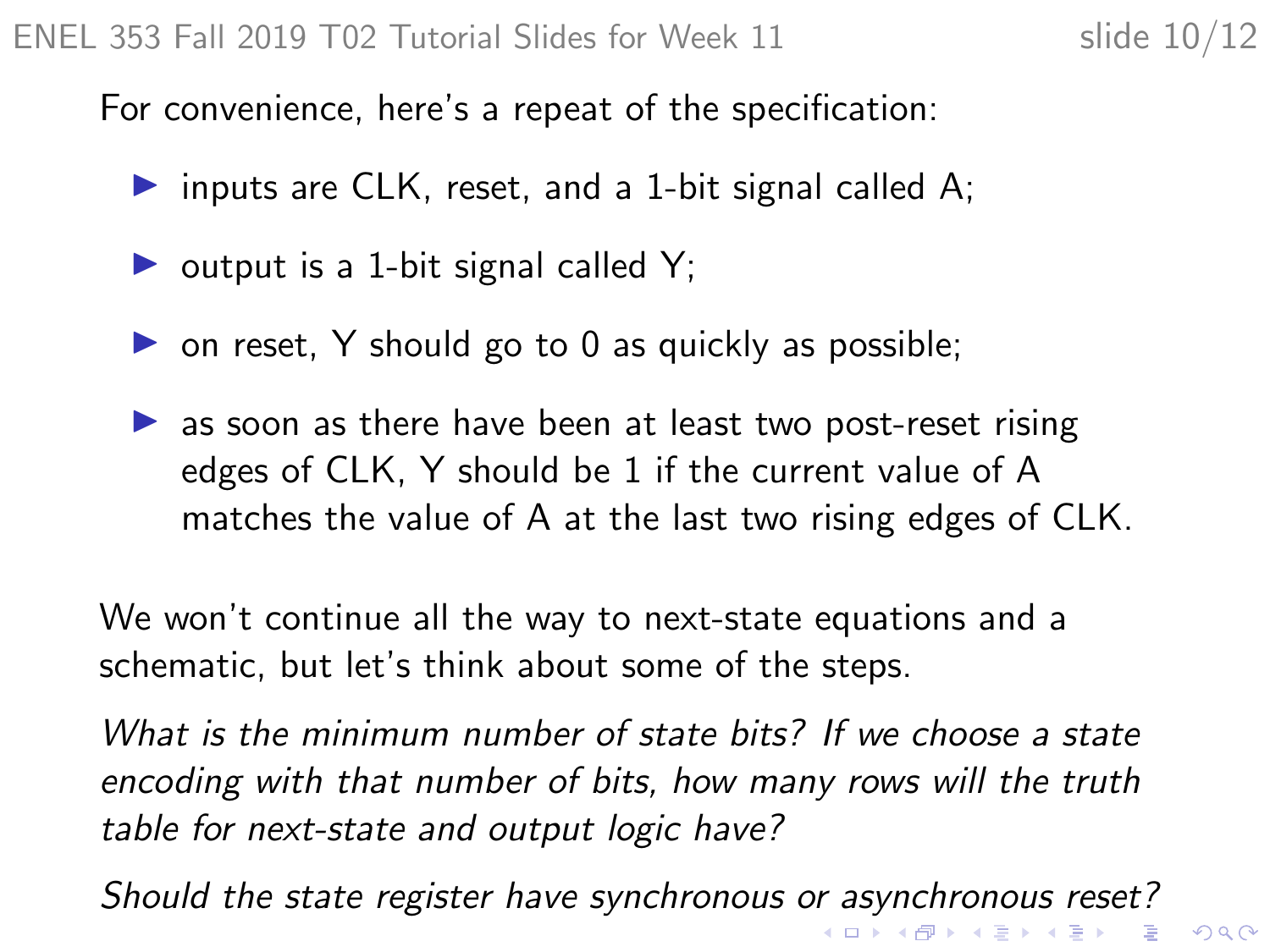**KORK ERKER ADAM ADA** 

### <span id="page-10-0"></span>Exercise 5: Analysis of an FSM



Is this a Moore FSM or a Mealy FSM?

Let's draw a state transition diagram for the circuit.